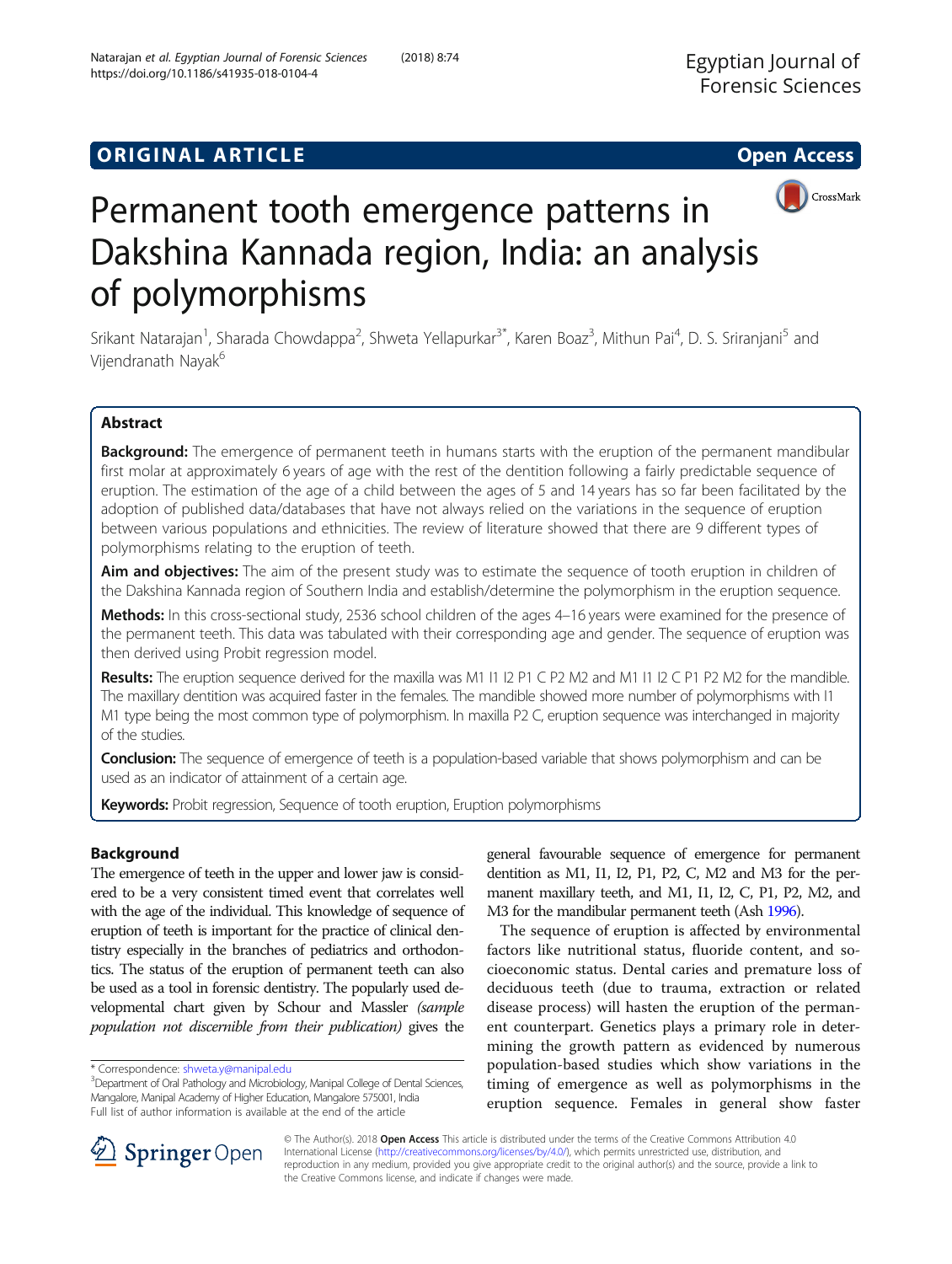<span id="page-1-0"></span>emergence of teeth and gain the full complement of permanent teeth 0.14–0.79 years ahead of males. In most of the studies, the eruption of the mandibular teeth also occurs ahead of the maxillary teeth (Shaweesh [2012](#page-7-0)).

The aim of the present study was to evaluate the sequence of emergence of permanent teeth in children of Dakshina Kannada region of Southern India and compare our findings with those from other populations to identify the polymorphisms in eruption sequence.

#### Materials and methods

The sample population assessed for this cross-sectional study was from 2536 students (1223 females and 1313 males) aged 4–16 years, attending schools in Dakshina Kannada District, Karnataka, India, that are being provided with community dental care by our dental institution. The study was conducted after obtaining due consent and ethical clearance. The tabulation of age, gender, and dental eruption status was performed on the assumption that all children in the sample group belong to the same geographical region and share a common ancestry and are not racially diverse. The areas of the locations of the schools have not witnessed any significant migration that would have rendered the sample population to be racially diverse.

Dental examination was carried out by trained dental graduates with special attention to the status of eruption of the permanent teeth; a tooth was deemed to have emerged if any portion of the crown was visible through the oral mucosa without further manipulation. The terms eruption and emergence have been synonymously used in the present manuscript to imply natural emergence of the cusp tips of the tooth through the oral mucosa. The third molars were excluded from the study. The age of eruption of the teeth was derived from this data by Probit regression analysis as utilized by Shaweesh ([2012](#page-7-0)). The median age of emergence of a tooth was calculated as the 50% probability of the tooth being present as per the Probit analysis. SPSS 20.0 was used for statistical analysis.

#### Results

The present study had a cohort of 2536 subjects (1223 females and 1313 males) who were evaluated for the presence of emerged teeth. Probit regression analysis was performed with the age rounded to the nearest whole number. Probit analysis considers the time at which 50% of the teeth have erupted. Based on this, the sequence of eruption of the maxillary and mandibular teeth with mean age of emergence is given in Table 1. The first tooth to erupt in the entire dentition was the mandibular first molar (LM1), and the last tooth to erupt was the maxillary second molar (UM2).

Further, polymorphisms were observed more frequently in the sequence of emergence of mandibular teeth as compared to maxillary teeth. The most common polymorphism seen in the maxillary and mandibular teeth emergence sequence is the eruption of P2-C instead of C-P2 and I1-M1 instead of M1-I1 respectively. Two more frequent polymorphisms noted in the mandibular teeth were eruption of M2 before P2 instead of P2 before M2 and eruption of P1 before C instead of C before P1. Table [3](#page-6-0) shows the consolidated list of polymorphisms that exist in the maxilla and the mandible.

Table 1 Mean age of emergence as obtained from Probit regression model

|                  | Mean age of<br>eruption in total<br>sample | Mean age of<br>eruption in<br>females | Mean age of<br>eruption in males | Difference in time (in years)<br>of eruption between males<br>and females |
|------------------|--------------------------------------------|---------------------------------------|----------------------------------|---------------------------------------------------------------------------|
| LM1              | 5.88                                       | 5.63                                  | 6.14                             | 0.52                                                                      |
| LCI              | 6.53                                       | 6.57                                  | 6.49                             | $-0.08$                                                                   |
| LLI              | 7.45                                       | 7.34                                  | 7.56                             | 0.22                                                                      |
| LC               | 10.32                                      | 10.12                                 | 10.52                            | 0.40                                                                      |
| LPM1             | 10.54                                      | 10.36                                 | 10.71                            | 0.35                                                                      |
| LPM2             | 11.27                                      | 11.10                                 | 11.44                            | 0.33                                                                      |
| LM <sub>2</sub>  | 11.81                                      | 11.61                                 | 12.01                            | 0.40                                                                      |
| UM1              | 6.12                                       | 6.00                                  | 6.24                             | 0.24                                                                      |
| UCI              | 7.20                                       | 7.04                                  | 7.37                             | 0.33                                                                      |
| ULI              | 8.20                                       | 8.12                                  | 8.28                             | 0.16                                                                      |
| UPM1             | 10.43                                      | 10.32                                 | 10.55                            | 0.23                                                                      |
| UC               | 10.90                                      | 10.63                                 | 11.16                            | 0.52                                                                      |
| UPM <sub>2</sub> | 11.29                                      | 11.20                                 | 11.37                            | 0.16                                                                      |
| UM <sub>2</sub>  | 12.20                                      | 12.03                                 | 12.37                            | 0.34                                                                      |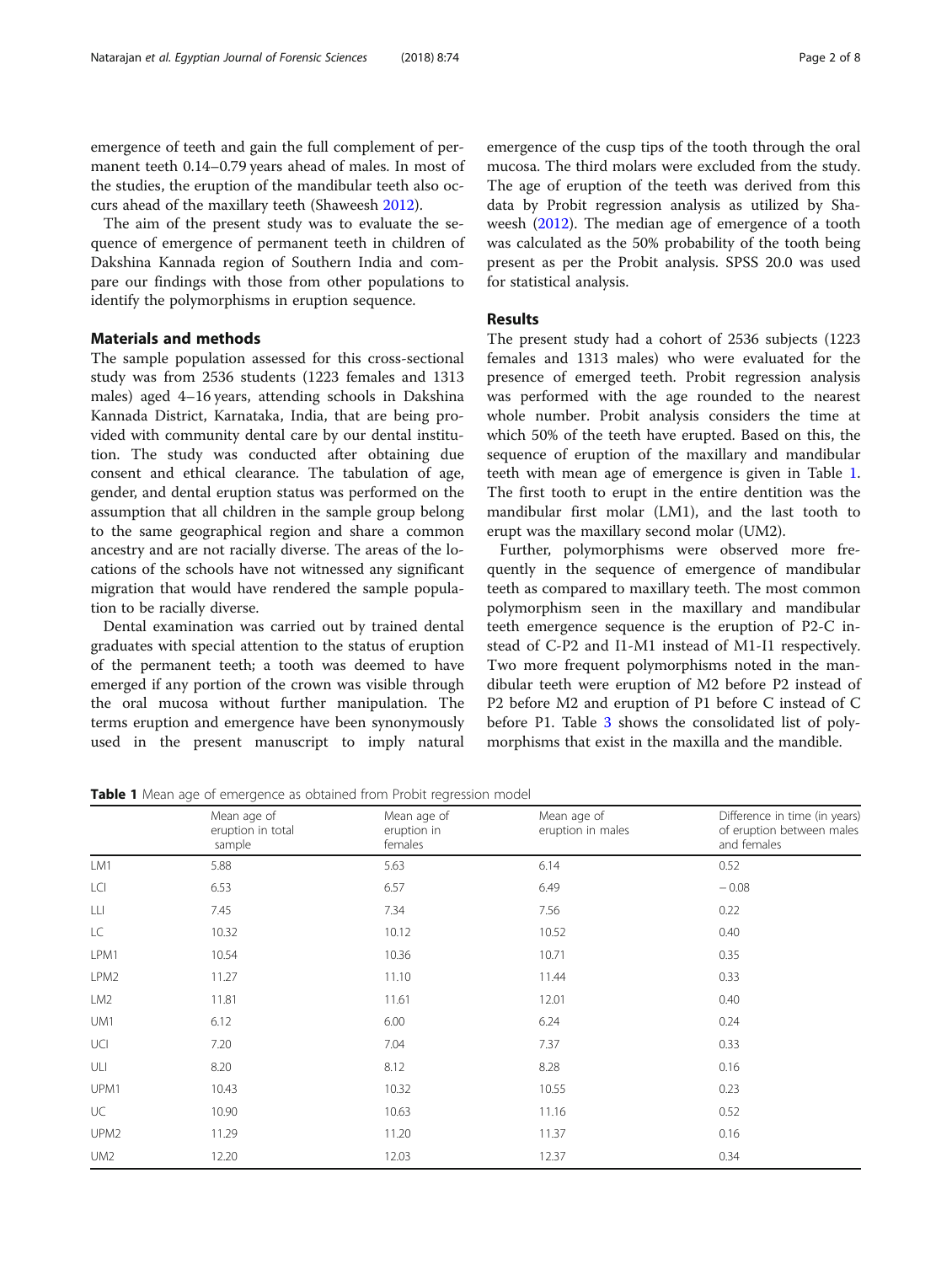| l<br>$\ddot{\phantom{0}}$<br>$\overline{ }$<br>Ĭ<br>ţ<br>ï<br>ļ |  |
|-----------------------------------------------------------------|--|
| l<br>ļ                                                          |  |
| $\ddot{\phantom{a}}$<br>ı                                       |  |
| .<br>.<br>.<br>j<br>I<br>ؚ<br>ٳ<br>١                            |  |
| ļ                                                               |  |
| ֬֕֜֡<br>l<br>١                                                  |  |
| ۱<br>ا<br>i<br>i<br>i                                           |  |
| $\ddot{\phantom{a}}$                                            |  |
| i<br>ï<br>j<br>i                                                |  |
| ׇ֧֧֢֚֚֬<br>l                                                    |  |
| l<br>able<br>ĩ<br>I                                             |  |

<span id="page-2-0"></span>

|                    |                                            |      |        | Maxilla        |                                 |                      | Mandible          |                  |                      |
|--------------------|--------------------------------------------|------|--------|----------------|---------------------------------|----------------------|-------------------|------------------|----------------------|
| Geography          | Authors                                    | Year | Gender | First to erupt | erupt<br>$\overline{c}$<br>Last | Sequence of eruption | erupt<br>First to | erupt<br>Last to | Sequence of eruption |
| Khasi, India       | Jaswal 1983                                | 1983 | Male   | 6.25           | 123                             | M1-I1-I2-P1-P2-C-M2  | 5.7               | 117              | M1-I1-I2-C-P1-P2-M2  |
|                    |                                            |      | Female | 62             | 11.5                            | M1-I1-I2-P1-C-P2-M2  | O                 | 11.05            | M1-I1-I2-C-P1-P2-M2  |
| Thailand           | Kamalanathan et al. (Jaswal 1983)          | 1960 | Male   |                | 12.2                            | M1-11-12-P1-C-P2-M2  |                   | 11.8             | V11-11-12-P1-C-M2-P2 |
|                    |                                            |      | Female |                | $\overline{2}1$                 | M1-11-12-P1-C-P2-M2  |                   | 11.6             | M1-I1-I2-C-P1-P2-M2  |
| Japan              | Eveleth and De Souza Freitas (Jaswal 1983) | 1969 | Male   | 6.35           | 12.37                           | M1-I1-I2-P1-C-P2-M2  | 5.95              | 11.3             | M1-I1-I2-C-P1-P2-M2  |
|                    |                                            |      | Female | $\overline{6}$ | 11.83                           | M1-11-12-P1-C-P2-M2  | 5.9               | 11.35            | M1-I1-I2-C-P1-P2-M2  |
| Chinese (Hongkong) | Lee et al. (Jaswal 1983)                   | 1965 | Male   | 6.4            | 12.62                           | M1-11-12-P1-P2-C-M2  | 6.04              | 11.93            | M1-11-12-P1-C-P2-M2  |
|                    |                                            |      | Female | 6.19           | 11.95                           | M1-I1-I2-P1-P2-C-M2  | 5.89              | 11.28            | M1-I1-I2-C-P1-P2-M2  |
| Punjab, India      | Kaul et al. (Jaswal 1983)                  | 1975 | Male   | 6.61           | 12.02                           | M1-I1-I2-P1-C-P2-M2  | 6.17              | 11.75            | M1-I1-I2-C-P1-M2-P2- |
|                    |                                            |      | Female | 6.03           | 11.22                           | M1-I1-I2-P1-C-P2-M2  | 5.62              | 11.22            | M1-I1-I2-C-P1-M2-P2  |
| Punjab, India      | Sidhu and Gupta. (Jaswal 1983)             | 1973 | Male   | 5.5            | 12.15                           | M1-I1-I2-P1-P2-C-M2  | 5.25              | 11.5             | M1-I1-I2-P1-C-P2-M2  |
|                    |                                            |      | Female | 5.72           | 12.05                           | M1-I1-I2-P1-C-P2-M2  | 5.5               | 112              | M1-I1-I2-P1-C-P2-M2  |
| Pakistan, Lahore   | Shourie (Jaswal 1983)                      | 1946 | Male   | 5.9            | 11.95                           | M1-I1-I2-P1-P2-C-M2  | 5.9               | 12.42            | M1-11-12-P1-C-M2-P2  |
|                    |                                            |      | Female |                |                                 |                      |                   |                  |                      |
| Chennai, India     | Shourie (Jaswal 1983)                      | 1946 | Male   | 6.59           | 12.37                           | M1-I1-I2-P1-P2-C-M2  | 6.59              | 12.26            | M1-I1-I2-C-P1-P2-M2  |
|                    |                                            |      | Female | 6.91           | 11,86                           | M1-I1-I2-P1-C-P2-M2  | 6.91              | 11.59            | V11-11-12-P1-C-P2-M2 |
| Canada             | Peel County Survey (Jaswal 1983)           | 1950 | Male   | $\overline{6}$ | 12.3                            | M1-I1-I2-P1-P2-C-M2  | 62                | $\overline{C}$   | M1-I1-I2-C-P1-P2-M2  |
|                    |                                            |      | Female | 5.4            | 12.3                            | M1-I1-I2-P1-C-P2-M2  | 5.8               | 115              | I1-M1-I2-C-P1-P2-M2  |
| Canadian Eskimo    | Mayhall et al. (Jaswal 1983)               | 1978 | Male   | 5.61           | 11.39                           | M1-I1-I2-P1-P2-C-M2  | 5.4               | 11.38            | M1-11-12-C-P1-M2-P2  |
|                    |                                            |      | Female | 5.58           | 10.69                           | M1-I1-I2-P1-P2-C-M2  | 5.54              | 10.45            | V11-11-12-C-P1-P2-M2 |
| French Canadians   | Perreault et al. (Jaswal 1983)             | 1974 | Male   | 6.22           | 12.14                           | M1-11-12-P2-P1-C-M2  | 6.22              | 1172             | M1-I1-I2-C-P1-P2-M2  |
|                    |                                            |      | Female | 6.22           | 12.01                           | M1-I1-I2-P1-C-P2-M2  | 5.95              | 11.32            | M1-I1-I2-C-P1-P2-M2  |
| Americans          | Graber. (Jaswal 1983)                      | 1966 | Male   | 64             | 12.68                           | M1-11-12-P1-P2-C-M2  | 6.21              | 12.12            | M1-I1-I2-C-P1-P2-M2  |
|                    |                                            |      | Female | 6.22           | 12.27                           | M1-I1-I2-P1-P2-C-M2  | 5.94              | 11.66            | M1-I1-I2-C-P1-P2-M2  |
| England            | Clements et al. (Jaswal 1983)              | 1953 | Male   | 611            | 11.97                           | M1-I1-I2-P1-C-P2-M2  | 6.08              | 12.32            | 11-M1-12-C-P1-M2-P2  |
|                    |                                            |      | Female | 5.94           | 11.5                            | M1-I1-I2-P1-P2-C-M2  | 5.77              | 11.64            | 11-M1-12-C-P1-M2-P2  |
| Australia          | Halikis (Jaswal 1983)                      | 1961 | Male   | 6.4            | $\overline{21}$                 | M1-I1-I2-P1-P2-C-M2  | 63                | 123              | V11-11-12-C-P1-M2-P2 |
|                    |                                            |      | Female | 63             | 11.5                            | M1-I1-I2-P1-C-P2-M2  | $\overline{6}$    | 11.5             | M1-I1-I2-C-P1-M2-P2  |
| Ghana              | Houpt et al. (Jaswal 1983)                 | 1967 | Male   |                | 10.9                            | M1-11-12-P1-C-P2-M2  | 4.9               | 10.8             | M1-I1-I2-C-P1-P2-M2  |
|                    |                                            |      | Female | $\sqrt{2}$     | 10.9                            | M1-I1-I2-P1-C-P2-M2  | 4.5               | 10.5             | M1-I1-I2-C-P1-P2-M2  |
| Jordan             | Shaweesh AI. 2012                          | 2012 | Male   | 6.35           | 12.61                           | M1-I1-I2-P1-P2-C-M2  | 6.24              | 12.19            | M1-I1-I2-P1-C-P2-M2  |
|                    |                                            |      | Female | 62             | 12.32                           | M1-I1-I2-P1-P2-C-M2  | 6.08              | 11.66            | M1-I1-I2-C-P1-P2-M2  |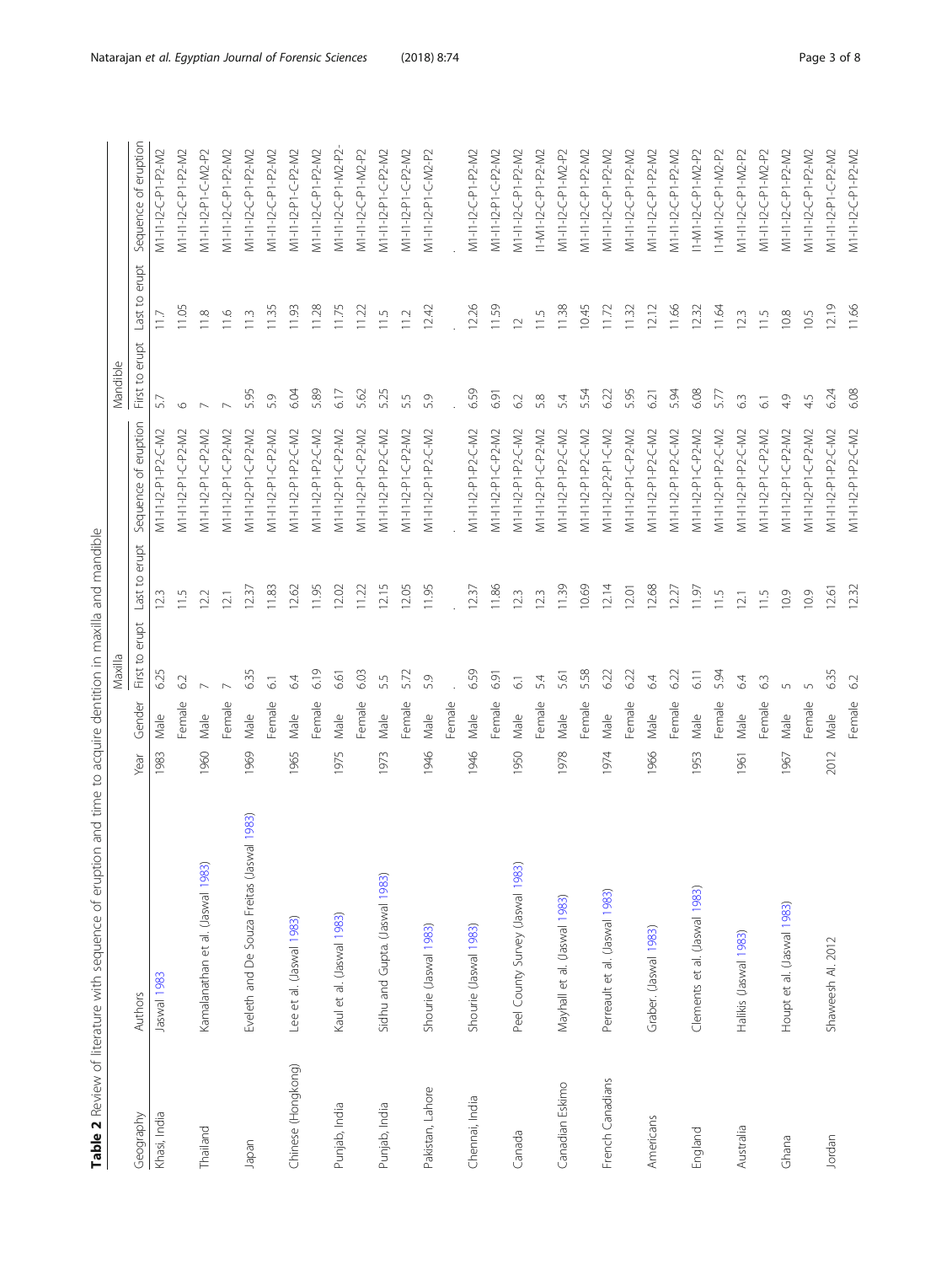|                                                                                                                                                                                                                                          | י<br>גוע<br>ļ                                       |
|------------------------------------------------------------------------------------------------------------------------------------------------------------------------------------------------------------------------------------------|-----------------------------------------------------|
| 5) 5<br>ī<br>١<br>$\frac{1}{2}$<br>$\sim$<br>:<br>ו<br>j<br>j<br>j<br>inting to a set of the set<br>֧֦֧֦֧ׅ֚֚֚֚֚֚֚֚֚֚֚֚֚֚֚֚֚֚֚֚֚֚֝֡֜֡֜֓֡֜֡֜֝<br>Ì,<br>j<br>j<br>in sep ni<br>)<br> <br> <br>l<br>$\ddot{\phantom{a}}$<br>l<br>í<br>י<br>י | $\frac{a}{b}$<br>$\overline{\phantom{a}}$<br>j<br>į |

|                         |                                                     |      |        | Maxilla             |                  |                         | Mandible       |               |                      |
|-------------------------|-----------------------------------------------------|------|--------|---------------------|------------------|-------------------------|----------------|---------------|----------------------|
| Geography               | Authors                                             | Year | Gender | erupt<br>First to   | erupt<br>Last to | of eruption<br>Sequence | First to erupt | Last to erupt | Sequence of eruption |
| Uganda                  | Krumholt L et al. (Shaweesh 2012)                   | 1965 | Male   | $\overline{51}$     | 10.5             | M1-I1-I2-P1-C-P2-M2     | 5.2            | 10.3          | M1-I1-I2-C-P1-M2-P2  |
|                         |                                                     |      | Female | 5.4                 | 9.7              | M1-I1-I2-P1-C-P2-M2     | 5.3            | 9.8           | 11-M1-12-C-P1-M2-P2  |
| Australia               | Diamanti j and Townsent GC (Shaweesh 2012)          | 2003 | Male   | 6.71                | 12.68            | M1-11-12-P1-C-P2-M2     | 6.63           | 12.15         | M1-I1-I2-C-P1-P2-M2  |
|                         |                                                     |      | Female | 6.57                | 12.3             | M1-11-12-P1-C-P2-M2     | 6.38           | 11.75         | 11-M1-12-C-P1-P2-M2  |
| Korea                   | Kwon et al. 2009                                    | 2009 | Male   | 6.39                | 12.13            | M1-I1-I2-P1-C-P2-M2     | 6.22           | 11.58         | M1-I1-I2-C-P1-P2-M2  |
|                         |                                                     |      | Female | 6.26                | 12.03            | M1-I1-I2-P1-C-P2-M2     | 6.12           | 11.14         | M1-I1-I2-C-P1-P2-M2  |
| Kampala Uganda          | Kutesa et al. 2013                                  | 2013 | Male   | $\circ$             | 10.9             | M1-11-12-P1-P2-M2-C     | 5.7            | 11.15         | 2-M1-I1-C-P1-P2-M2   |
|                         |                                                     |      | Female | $\sqrt{2}$          | 10.5             | M1-I1-I2-P1-C-P2-M2     | 5.3            | 10.3          | M1-I1-M2I2-P1-C-P2   |
| Lithuania               | R. Almonaitiene et al. 2012                         | 2012 | Male   |                     |                  |                         |                |               |                      |
|                         |                                                     |      | Female | 6.26                | 10.63            | M1-I1-I2-P1-C-P2-M2     | 5.87           | 11.28         | I1-M1-I2-C-P1-P2-M2  |
| Finland                 | Eskeli R et al. (R. Almonaitiene et al. 2012)       | 1999 | Male   |                     |                  |                         |                |               |                      |
|                         |                                                     |      | Female | 6.13                | 11.59            | M1-I1-I2-P1-C-P2-M2     | 5.85           | 11.59         | I1-M1-I2-C-P1-P2-M2  |
| Belgium                 | Leroy et al.                                        | 2003 | Male   |                     |                  |                         |                |               |                      |
|                         | (R. Almonaitiene et al. 2012)                       |      | Female | 6.14                | 11.95            | M1-I1-I2-P2-P1-C-M2     | 6.1            | 11.55         | I1-M1-I2-C-P1-P2-M2  |
| Germany                 | 2012)<br>Friedrich et al. (R. Almonaitiene et al.   | 2005 | Male   |                     |                  |                         |                |               |                      |
|                         |                                                     |      | Female | $\overline{6}$      | 11.9             | M1-I1-I2-P1-C-P2-M2     | $\overline{6}$ | 112           | M1-I1-I2-C-P1-P2-M2  |
| Barcelona, Spain        | et al. 2012)<br>Hernandez M et al. (R. Almonaitiene | 2008 | Male   |                     |                  |                         |                |               |                      |
|                         |                                                     |      | Female | 6.16                | 12.24            | M1-I1-I2-P1-C-P2-M2     | $\circ$        | 11.46         | I1-M1-I2-C-P1-P2-M2  |
| United Kingdom          | 2012)<br>Elmes a et al. (R. Almonaitiene et al.     | 1998 | Male   |                     |                  |                         |                |               |                      |
|                         |                                                     |      | Female | $\overline{5}$<br>Ö | 12.4             | M1-I1-I2-P1-C-P2-M2     | 6.36           | 11.95         | I1-M1-I2-C-P1-P2-M2  |
| Coratia                 | Rajic Z et al. (R. Almonaitiene et al. 2012)        | 2000 | Male   |                     |                  |                         |                |               |                      |
|                         |                                                     |      | Female | 6.86                | 12.42            | M1-I1-I2-P1-P2-C-M2     | 6.98           | 11.79         | M1-I1-I2-C-P1-P2-M2  |
| Turkey                  | 2012)<br>Wedlj. S et al. (R. Almonaitiene et al.    | 2002 | Male   |                     |                  |                         |                |               |                      |
|                         |                                                     |      | Female | 6.17                | 12.33            | M1-11-12-P1-C-P2-M2     | 6.23           | 11.9          | M1-I1-I2-C-P1-P2-M2  |
| Greece                  | 2005<br>JS Wedl. S. Danias r Schcnebel et al.       | 2005 | Male   | 6.01                | 12.37            | M1-I1-I2-P1-C-P2-M2     | 6.08           | 12.01         | M1-I1-I2-C-P1-P2-M2  |
|                         |                                                     |      | Female | 6.06                | $\overline{C}$   | M1-I1-I2-P1-C-P2-M2     | $\circ$        | 11.73         | M1-I1-I2-C-P2-P1-M2  |
| Dakshina Kannada, India | Present Study                                       | 2017 | Male   | 6.24                | 12.37            | M1-I1-I2-P1-C-P2-M2     | 6.14           | 12.01         | M1-I1-I2-C-P1-P2-M2  |
|                         |                                                     |      | Female | $\circ$             | 12.03            | M1-I1-I2-P1-C-P2-M2     | 5.63           | 11.61         | M1-I1-I2-C-P1-P2-M2  |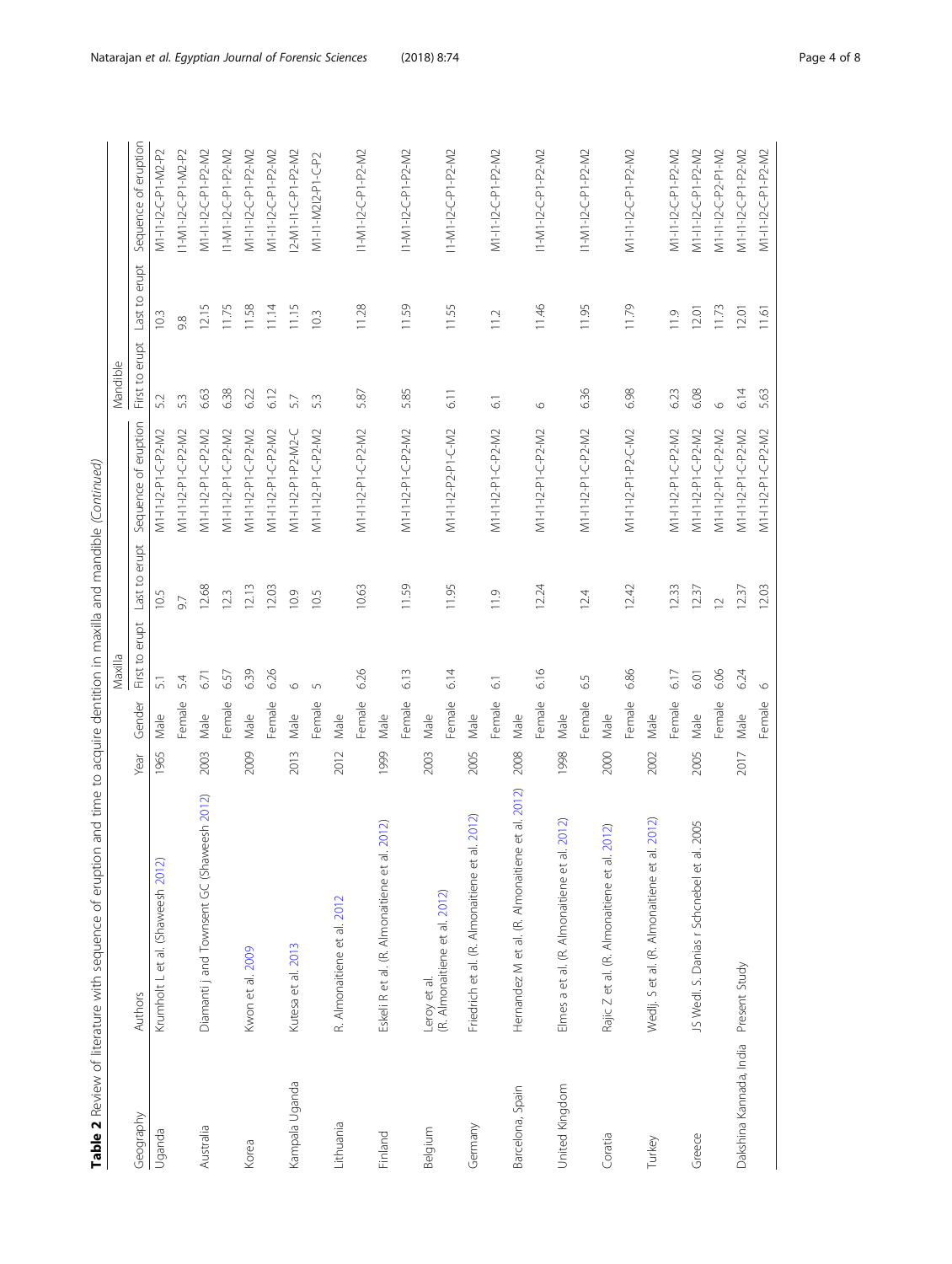<span id="page-4-0"></span>

#### **Discussion**

Tooth eruption is a unique physiological process that originates with tooth development and continues through emergence till a tooth erupts into occlusion with the entire process taking approximately 12–16 years. This vast time period encompasses a host of variables most significantly, physiological (like heredity, constitution, geographic factors, sex, race, nutrition, stress, hormones), pathological systemic factors (systemic diseases and genetic disorders), pathological local factors (local impediments to eruption, hypodontia, lack of space), and the ambient influence of climate and food availability. Several researchers in many areas of the

world have studied the eruption patterns. Koch et al. in their textbook have documented that a study in Denmark (from Koch et al. [2009](#page-7-0)) and Finland (Pahkala et al. [1991\)](#page-7-0) has reported that Caucasians have a delayed time of eruption. Stewart R ([1982](#page-7-0)) suggested that people of Afro-Caribbean lineage have been shown to have an earlier eruption pattern when compared to other ethnic groups (Stewart R. [1982](#page-7-0); Ion-Victor et al. [2011](#page-7-0)).

With a current population of 1.2 billion people, India has been documented as hosting human civilization since at least the 7th millennium BCE. Waves of conquests, wars, and migration added to its ethnic and racial diversity whereby more than 4500 anthropologically

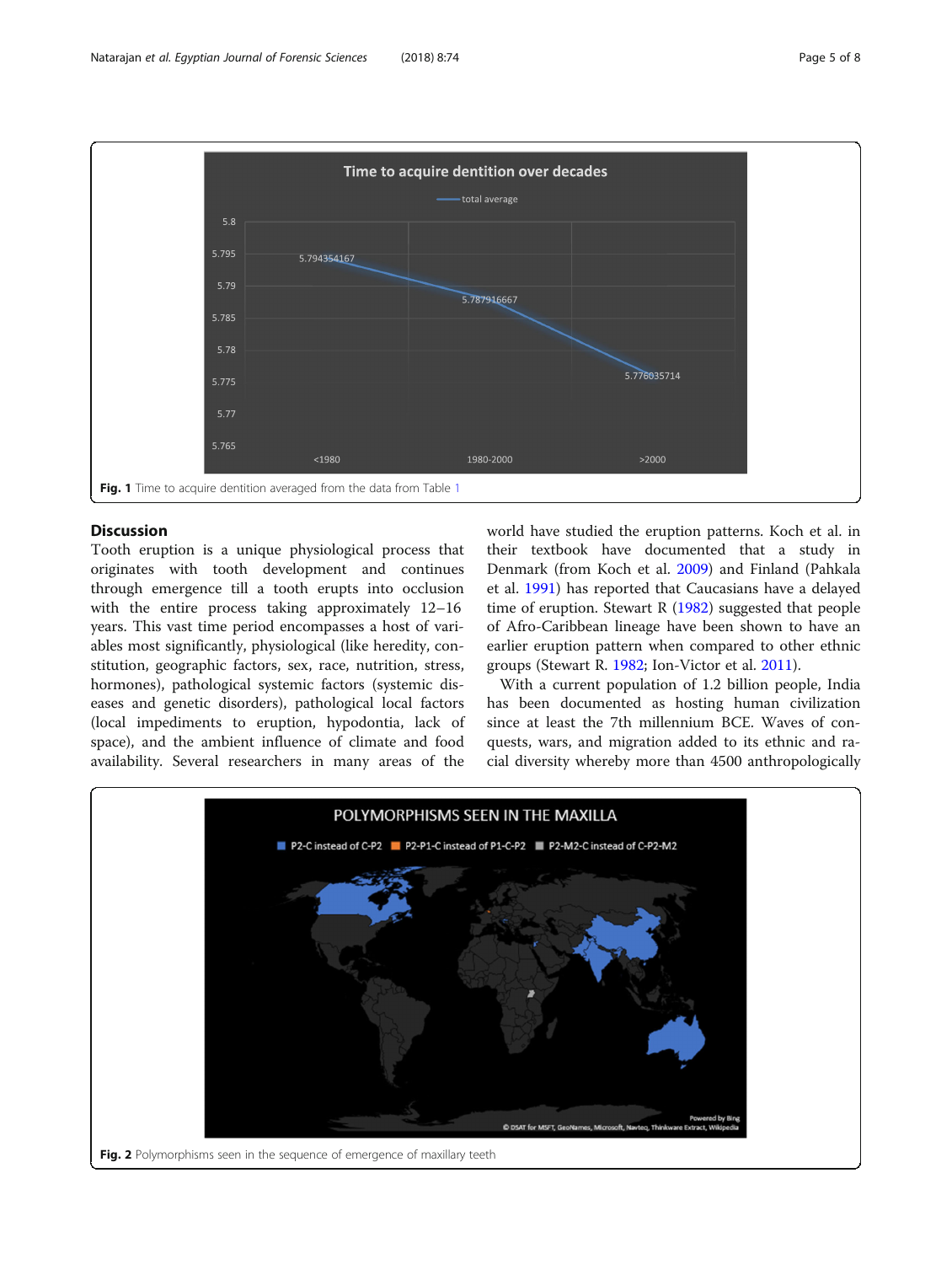<span id="page-5-0"></span>defined populations now comprise the Indian populace (Indian Genome Variation Consortium [2005](#page-7-0)). Having such a heterogenous population contributes to the genomic diversity which may also cause difference in the pattern of tooth emergence.

As students of dentistry, we have been made thorough with the sequence of tooth eruption but are mostly unaware of the existing polymorphisms in the same owing to the paucity of data. These polymorphisms in the sequence of emergence of teeth are important in the estimation of age that has to have near-accuracy in the field of Forensic dentistry. These polymorphisms may also serve as surrogate markers for population-based genetic studies.

While a longitudinal study is ideal in the assessment of the sequence of eruption, it is time consuming and demanding of human and logistic resources. Therefore, cross-sectional studies that calculate the median age, matrix method, maximum likelihood method, Karber's method, ROC curve analysis, and Probit regression method are utilized to determine the sequence of eruption of teeth. The present study employed Probit regression model to derive the sequence of emergence as this is the most common method reportedly used in similar studies previously (Srikant et al. [2015](#page-7-0)). In one of our previous studies, we have suggested the use of various statistical methods like receiver operator curve characteristics along with Probit analysis to identify these polymorphisms existing in the same population (Srikant et al. [2015\)](#page-7-0).

In the present study, we saw that the mean age of emergence in individuals (irrespective of gender) ranged from approximately 5.88 to 12.20 years. (Table [1](#page-1-0)) The first tooth to erupt was the mandibular first molar (LM1), and the last tooth to erupt was the maxillary second molar (UM2).

Upon review of available relevant literature from 1983 to 2017, it was observed that the sequence of eruption of teeth in humans has remained the same in various populations with the presence of polymorphisms (Table [2\)](#page-2-0). Studies prior to 1980 had reported an average time of acquisition of 5.794 years (2115 days), while studies in the nearly three decades thereafter (from 1980 to 2007) reported a slight decrease to 5.788 years (2113 days). Studies after 2000 reported the acquisition time of 5.776 years (2108 days). The time of acquisition of the permanent dentition has therefore hastened by 2–4 days over 3 decades in the human population (Fig. [1\)](#page-4-0).

This could be attributed to the dietary habits, changing life style, hormones, and various confounding environmental factors (Shaweesh [2012\)](#page-7-0). Rozzi [\(2016](#page-7-0)) has reported an early eruption of lower M1 at 3.98 years of age in females and 3.72 years in males in the ethnic Baka people (formerly called the Pygmies). This is much earlier than the other studies reported (Wedl et al. [2005](#page-7-0)) as well as ours. Kutesa et al. ([2013\)](#page-7-0) reported eruption of mandibular and maxillary first molars at age of 5.2 and 5.3 years respectively in an Ugandan Population. Houpt et al. ([1967\)](#page-7-0) have also reported early eruption of the mandibular and

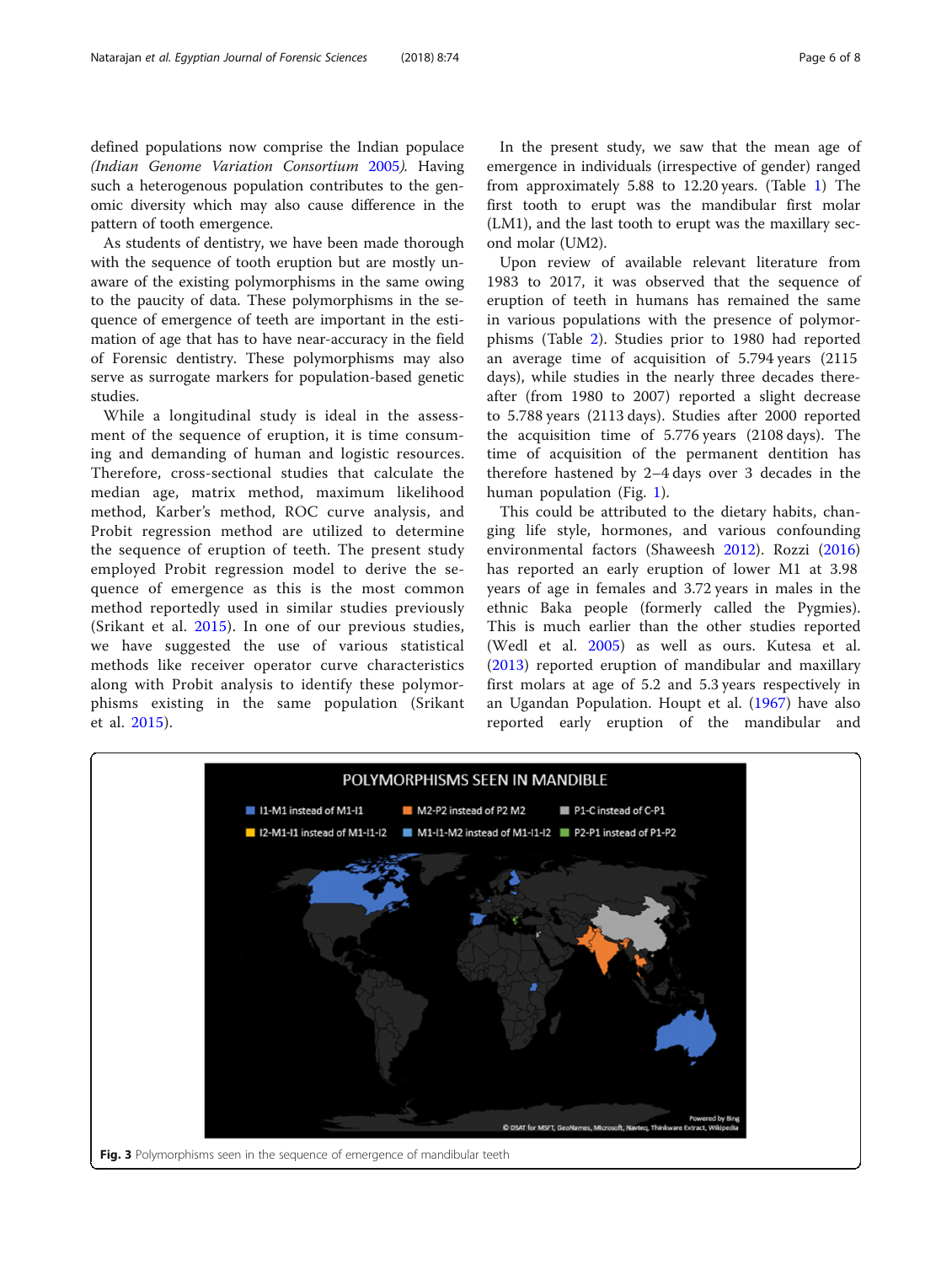<span id="page-6-0"></span>maxillary first molar in Brong Ahafo Region of Ghana at 4.4 and 5.0 years respectively.

The eruption of the first permanent molar in the modern human dentition occurs by the age of 6 years. The mandibular teeth erupt before the maxillary teeth and females have an earlier sequence of eruption compared to males. However, the sequence does ex-hibit polymorphisms (Table [2\)](#page-2-0) that are more

Table 3 Sequence of eruption of maxillary and mandibular teeth with the list of polymorphisms in the eruption seen in different populations

| Maxilla                        |                                       |                                                                                                                                                                                               |
|--------------------------------|---------------------------------------|-----------------------------------------------------------------------------------------------------------------------------------------------------------------------------------------------|
| Normal sequence of<br>eruption | M1 I1 I2 P1 C P2 M2                   |                                                                                                                                                                                               |
| Polymorphisms seen             | P2-C instead of C-P2                  | 1. North India (M)<br>2. South India,<br>Chennai (M)<br>3. Chinese (M, F)<br>4. Pakistan (M)<br>5. Canada (M, F)<br>6. England (F)<br>7. Australian (M)<br>8. Jordan (M, F)<br>9. Croatia (F) |
|                                | P2-P1-C instead of<br>$P1-C-P2$       | 1. French Canadian<br>(M)<br>2. Belgium (F)                                                                                                                                                   |
|                                | P2-M2-C instead of<br>$C-P2-M2$       | 1. Uganda (M)                                                                                                                                                                                 |
| Mandible                       |                                       |                                                                                                                                                                                               |
| Normal sequence of<br>eruption | M1 I1 I2 C P1 P2 M2                   |                                                                                                                                                                                               |
| Polymorphisms seen             | I1-M1 instead of M1-<br> 1            | 1. Canada (F)<br>2. England (two<br>studies) (M, F)<br>3. Uganda (F)<br>4. Australia (Female)<br>5. Lithuania (F)<br>6. Finland (F)<br>7. Belgium (F)<br>8. Spain (F)                         |
|                                | M2-P2 instead of P2<br>M <sub>2</sub> | 1. Thailand (M)<br>2. North India (M, F)<br>3. Pakistan (M)<br>4. Canada (M)<br>5. Uganda (M)<br>6. Australia (M, F)<br>7. England (M, F)                                                     |
|                                | P1-C instead of C-P1                  | 1. Chinese (M)<br>2. North India (M, F)<br>3. South India,<br>Chennai (F)<br>4. Jordan (M)                                                                                                    |
|                                | I2-M1-I1 instead of<br>$M1-11-12$     | 1. Uganda (M)                                                                                                                                                                                 |
|                                | M1-I1-M2 instead of<br>$M1-11-12$     | 1. Uganda (F)                                                                                                                                                                                 |
|                                | P2-P1 instead of P1-<br>P2            | 1. Greece (F)                                                                                                                                                                                 |

frequently seen in the emergence of mandibular teeth as compared to maxillary teeth (Figs. [2](#page-4-0) and [3](#page-5-0)). The most common polymorphism seen in the maxillary and mandibular teeth emergence sequence is eruption of P2-C instead of C-P2 and I1-M1 instead of M1-I1 respectively. Smith and Garn [\(1987](#page-7-0))) analysed the eruption polymorphisms by preparing matrices of the eruption sequence. They found the P1-C-P2 and M1-I1 sequence to be the most common polymorphism in the maxillary and mandibular arches. They supported the use of square brackets (which was first suggested by Schultz in 1940) to indicate presence of polymorphisms. Accordingly, we should be reporting our sequence as M1 I1 I2 [P1 C P2] M2 for maxilla and [M1 I1] I2 C P1 P2 M2 for mandible. Two other frequent polymorphisms noted in the mandibular teeth were eruption of M2 before P2 instead of P2 before M2 and eruption of P1 before C instead of C before P1. This is in accordance with various other studies as listed in Table 3.

#### Conclusion

Cognizance of the timing and pattern of tooth eruption are essential for diagnosis, assessment of development of occlusion as well as treatment planning. In the field of forensics, assessment of maturity, age estimation, and comparative odontology requires the knowledge of the normal sequence along with the possible polymorphisms. Studies have shown that eruption patterns coordinate well with the osseous maturity of an individual and the sequence of tooth eruption could be employed for age/gender estimation and comparative dental identification in forensics in individuals in the age range of 5–16 years. The present study has thus reinforced the findings of previous studies on the Indian population that have also shown polymorphism.

#### Abbreviations

C: Canine; I1: Central incisor; I2: Lateral incisor; M1: First molar; M2: Second molar; P1: First premolar; P2: Second premolar

#### Acknowledgements

Not applicable.

#### Availability of data and materials

Collection was done from various schools and colleges.

#### Authors' contributions

SN was responsible for the data analysis and manuscript writing; SC was responsible for the compilation and manuscript writing. SY was responsible for the compilation and manuscript writing; KB was responsible for the revision, language correction, and modification of the manuscript; MP was responsible for the data collection; SDS was responsible for the data collection; VN was responsible for the data collection. All authors read and approved the final manuscript.

#### Ethics approval and consent to participate

Taken from the institutional ethical committee ref no.